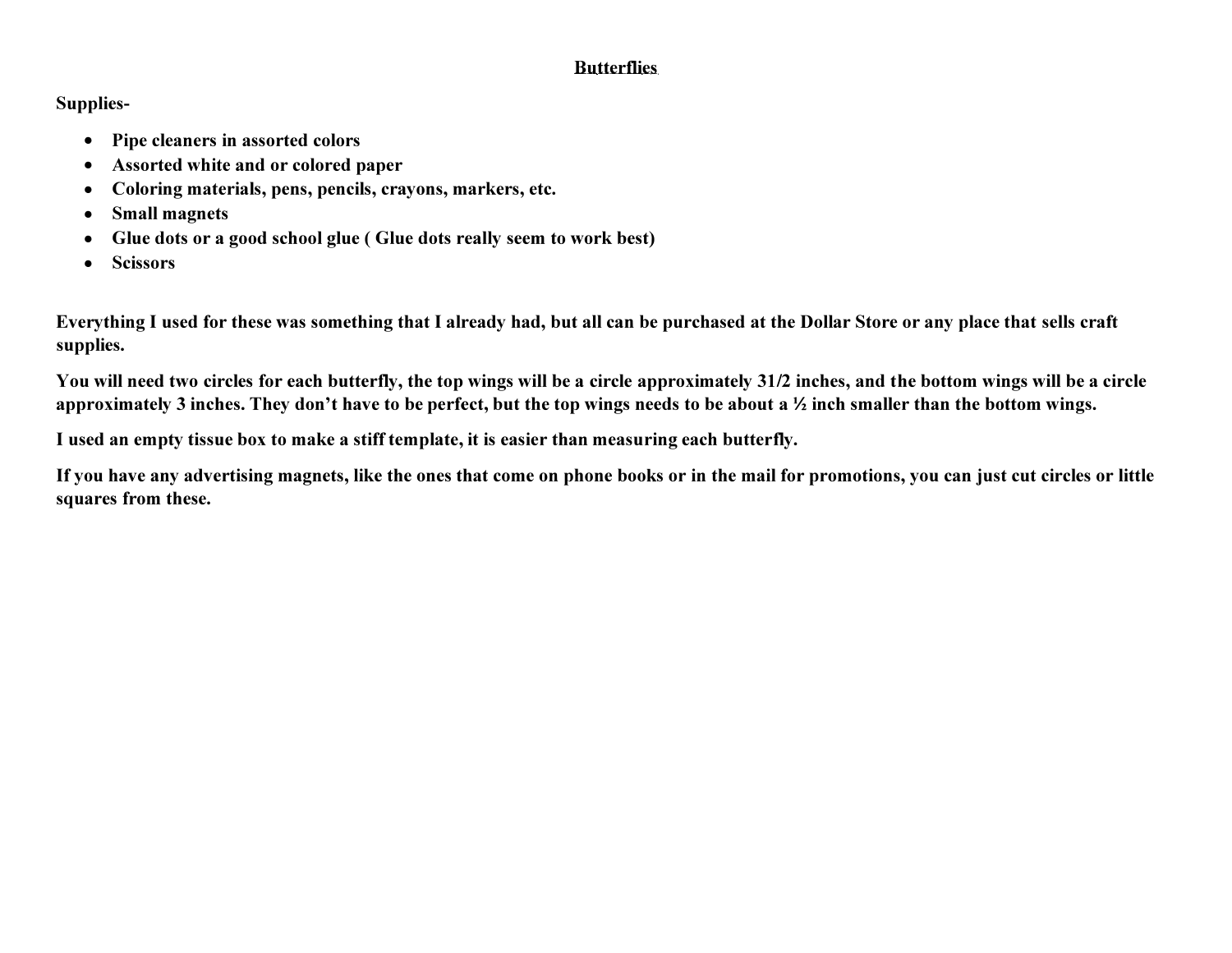## **Dragonflies**

## **Supplies-**

- **Plastic dinner spoons**
- **You can use an assortment of materials for the wings, it just needs to be thin but stiff, card stock, plastic sheets (unused thin plastic notebooks worked really well), craft foam sheets, you could also use thin card board, like a cereal box or an un-waxed paper plate**
- **Beads or googly eyes**
- **Assorted color markers like Sharpies, for the spoon, or you could use paint, but it will take a while to dry**
- **Markers, colored pencils, crayons, etc.**
- **Glitter glue, sequins, stickers, other kinds of embellishments**
- **Decorative electrical tape**
- **Scissors**
- **Glue dots or good school glue (Glue dots really seem to work the best)**
- **If you want your dragonflies to be fridge magnets, you will need small magnets, If you have any advertising magnets, like the ones that come on phone books or in the mail for promotions, you can just cut circles or little squares from these.**
- **I f you would like to put them in the yard in a flower pot or bed, you will need long wooden skewers.**
- **Wing Template (below) I would cut a card board template out so you don't have to print it each time you make one.**